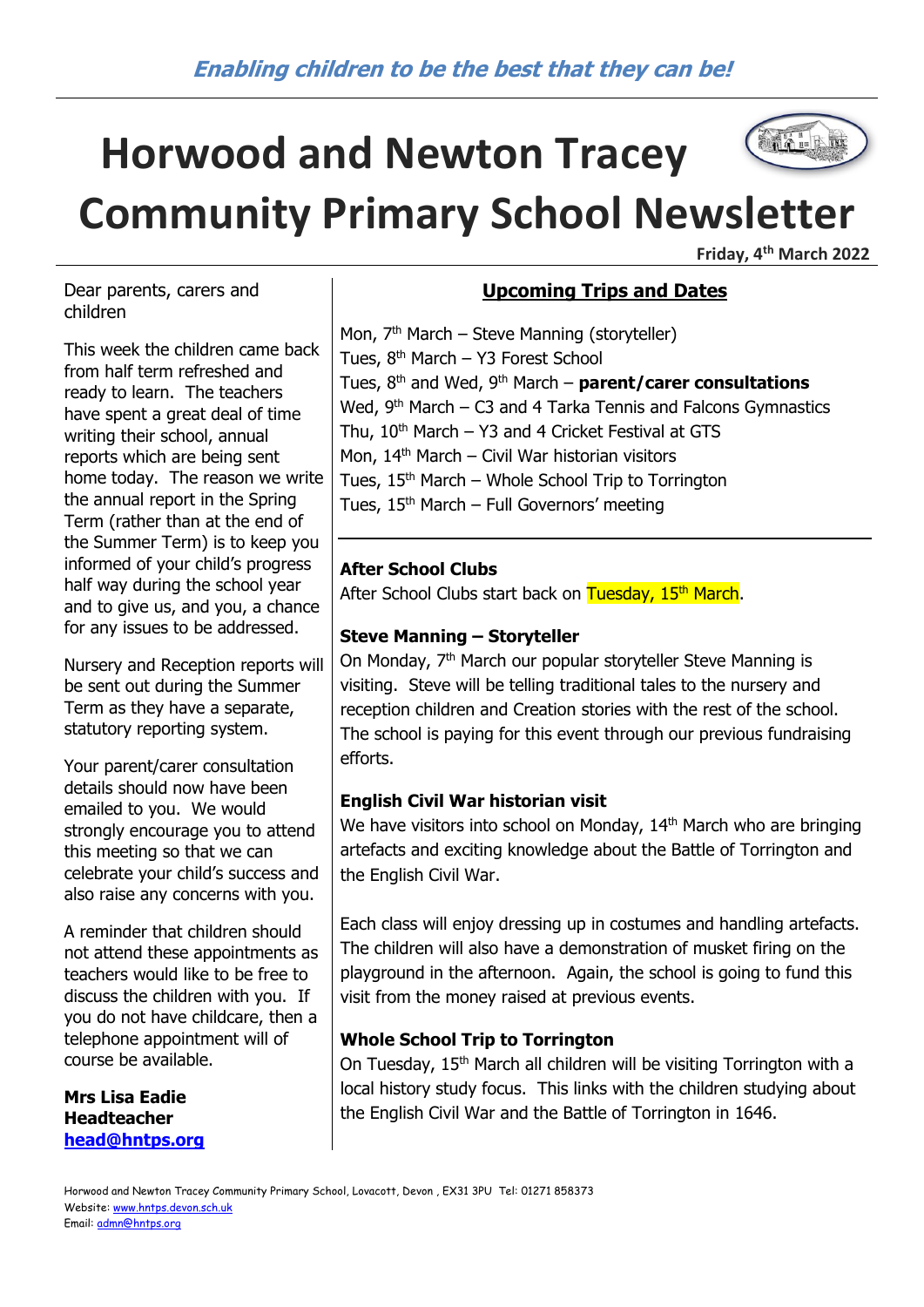# **Enabling children to be the best that they can be!**

#### **Ukraine Fundraising**

The children have understandably been asking questions about the events in Ukraine and this week we held special, joint class assemblies to discuss what they should do if they were worried about the things they hear on the news. We are also making sure that we sensitively discuss any questions the children ask in classes but have encouraged the children to be mindful of the things they discuss with their friends.

The children clearly wish to do something to help and so the school councillors have researched which charities will be supporting the people of Ukraine. We have agreed to donate to the DEC (Disasters Emergency Committee) as the UK Government will match fund donations up to £20million. From next week, the school councillors will be collecting cash donations every morning in their classes. If you would like to donate to this fund, please send in cash with your child/ren. There will be no pressure to donate.



#### **Family Group Art Competition**

The winning Family Group for our art competition was Yeo with their Van Gogh sunflower picture. Well done Yeo! The winning piece ...



Horwood and Newton Tracey Community Primary School, Lovacott, Devon , EX31 3PU Tel: 01271 858373 Website[: www.hntps.devon.sch.uk](http://www.hntps.devon.sch.uk/) Email: [admn@hntps.org](mailto:admn@hntps.org)